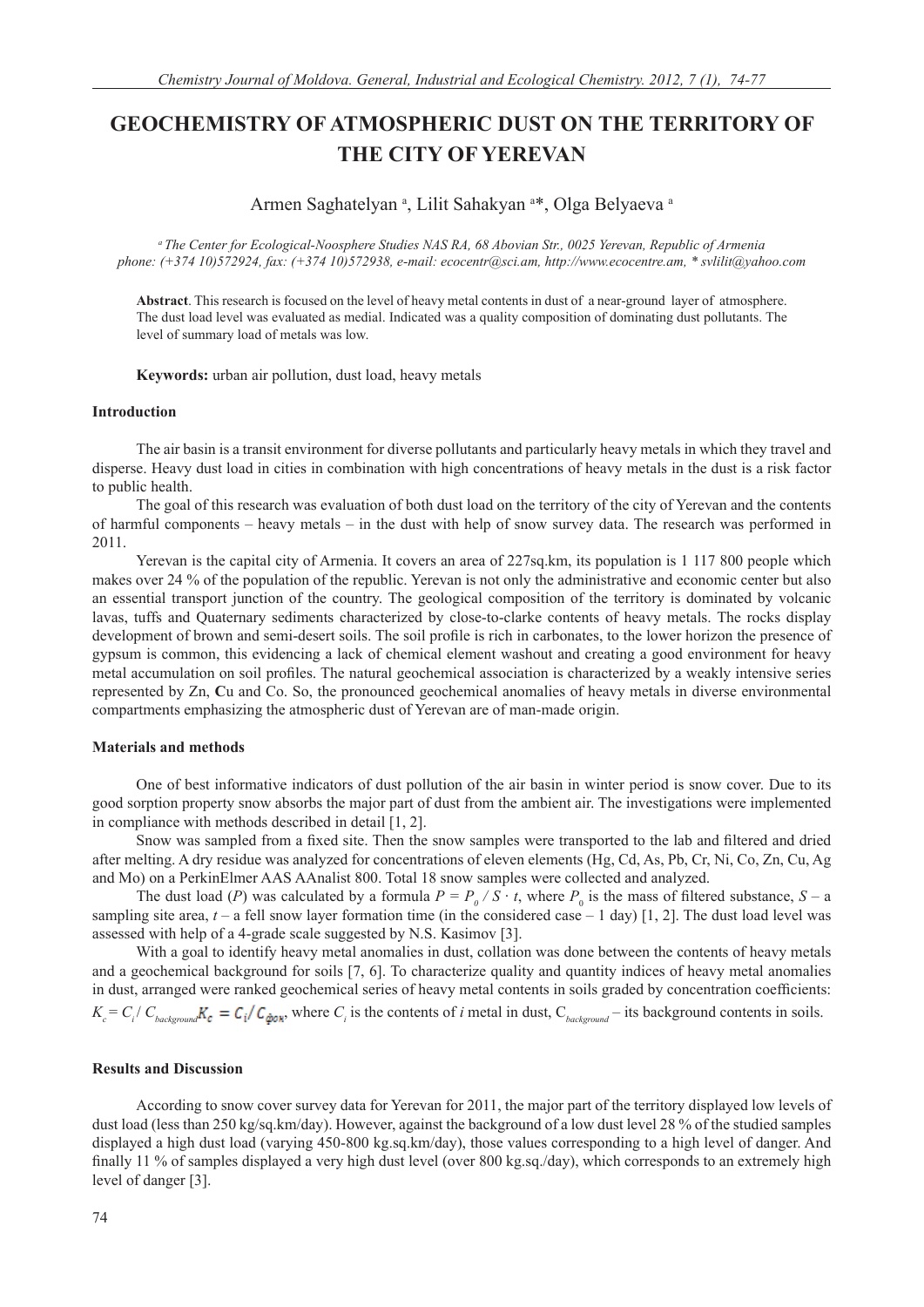Thus, Yerevan's air basin is characterized by a presence of sharp peaks against a background of low dust load values (Fig.1).



**Fig.1.** Dust load, summary load of heavy metals and summary contents of heavy metals in the dust of Yerevan.

A summary mass share of heavy metals in atmospheric dust varies within 2 orders: from 0,02-0,26 % and averages to 0,07 %. A summary load of heavy metals varies 0,03 to1,81 kg/sq.km/day and the value of this index for the city averages 0,28 kg/sq.km/day. Commonly, the value of summary load of heavy metals is directly proportional to the value of dust load (Fig.1). It is noteworthy that on the average 99 % of total sum of heavy metals in dust is made by six elements only, which include elements of  $1^{st}$  grade of danger – Pb and Zn and  $2^{nd}$  grade of danger - Cu, Mo, Ni and Cr. 1 % of the sum of metal falls on Co, Ag and three toxic elements: Hg, Cd and As (Fig.2).



**Fig.2.** Averaged shares of heavy metals in the dust of the snow cover in Yerevan.

Heavy metal concentrations in dust are given in Tab.1, their collation with the geochemical background of Yerevan's soils – in Fig.3.

| tiva ) mean contents and then geochemical series in atmospheric dust of ferevally                                        |                   |                   |        |       |        |                    |       |      |        |       |       |
|--------------------------------------------------------------------------------------------------------------------------|-------------------|-------------------|--------|-------|--------|--------------------|-------|------|--------|-------|-------|
| Index                                                                                                                    | I grade of danger |                   |        |       |        | II grade of danger |       |      |        |       |       |
|                                                                                                                          | Hg                | C <sub>d</sub>    | As     | Pb    | Zn     | $\mathbf{C}$ r     | Ni    | Co   | Cu     | Mo    | Ag    |
| background                                                                                                               |                   | -                 | 10     | 40    | 100    | 68                 | 35    | 10   | 60,00  | 12    | 0,05  |
| $C_{\rm min}$                                                                                                            | 0,01              | 0.02              | 0.001  | 11,35 | 64,16  | 2,52               | 11,06 | 0,27 | 24,47  | 8,86  | 0,29  |
| $K_c$                                                                                                                    |                   |                   | 0,0001 | 0.28  | 0.64   | 0,04               | 0,32  | 0,03 | 0,41   | 0.74  | 5,78  |
| $Ag_{(5,8)}$                                                                                                             |                   |                   |        |       |        |                    |       |      |        |       |       |
| $C_{\rm max}$ , mg/kg                                                                                                    | 1,18              | 0.54              | 0.04   | 876,5 | 749,0  | 38,13              | 66,07 | 6,02 | 1853,5 | 216.9 | 4,13  |
| $K_c$                                                                                                                    | -                 | $\qquad \qquad -$ | 0,004  | 21,91 | 7.49   | 0,56               | 1,89  | 0,60 | 30,89  | 18,08 | 82,54 |
| $-Cu_{(30,9)} - Pb_{(21,1)} - Mo_{(18,1)} > Zn_{(7,5)} - Ni_{(1,9)}$<br>$Ag_{(82,5)}$                                    |                   |                   |        |       |        |                    |       |      |        |       |       |
| $C_{\text{avr}}$ , mg/kg                                                                                                 | 0,20              | 0.12              | 0.02   | 94,62 | 243,89 | 13,45              | 34,29 | 3,50 | 275,01 | 57,30 | 1,50  |
| K                                                                                                                        |                   | -                 | 0,002  | 2,37  | 2,44   | 0,20               | 0,98  | 0,35 | 4,58   | 4,78  | 30,09 |
| $Ag_{(30,1)} > Mo_{(4,8)} - Cu_{(4,6)} - Zn, Pb_{(2,4)} - Ni_{(1,0)}$<br>71.11<br>(1, 2)<br>$\mathbf{1}$<br>$\mathbf{X}$ |                   |                   |        |       |        |                    |       |      |        |       |       |

 **Heavy metal contents and their geochemical series in atmospheric dust of Yerevan.**

Note: "-" – no data are available

*Table 1*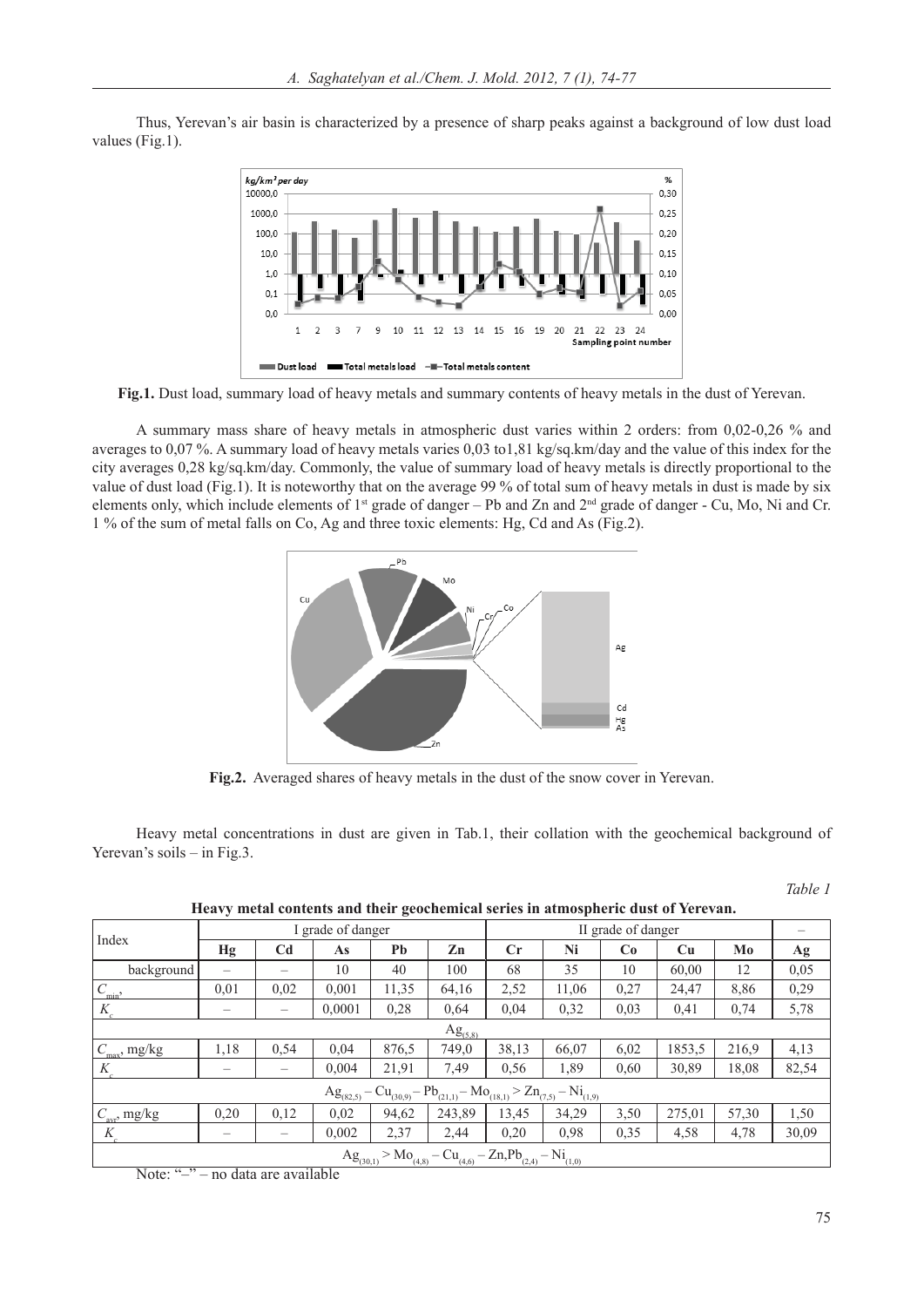As seen from data given in Tab.1 and Fig.3, maximal excesses vs. geochemical series are established for Ag which is a dominating dust pollutant in Yerevan.  $K_c$  values for Ag show a one order excess as compared with those for an analogous index for other elements

The values of coefficients of concentrations of the elements of  $2<sup>nd</sup>$  grade of danger Mo and Cu are similar; the noted elements are always found in the dust of the near-ground atmospheric layer of Yerevan. Moreover, the dust displays a stable presence of Ni in close-to-background concentrations.

 $K_c$  values of the elements of  $1^{st}$  grade of danger are also similar. Only one sample displayed a single high concentration of Pb, but wholly  $K_c$  of this element is rather low. Arsenic (As) was indicated in 4 dust samples in concentrations which were well low vs. the geochemical background. Toxic elements Hg and Cd were indicated in all the collected samples in rather low concentrations. For Hg and Cd no geochemical background values have been calculated.



**Fig. 3.** Heavy metal concentrations in dust vs. the geochemical background for soils on Yerevan's territory

Qualitative and quantitative characteristics of atmospheric dust are clearly expressed in a geochemical series ranked by coefficients of concentrations. The averaged geochemical series is arranged as follows:  $Ag_{(30,1)} > Mo_{(4,8)} - Cu_{(4,6)} - Pb$ ,  $Zn_{(2,4)} - Ni_{(1,0)}$ . The summary intensity of the averaged geochemical series of heavy metals in dust makes 45,3, which corresponds to the acceptable level of dust pollution with heavy metals [3].

Investigations of geochemical indices of dust migration flow on Yerevan's territory have a character of monitoring. Drastic quality and quantity changes in geochemical anomalies has been recorded since 2002. In period 1989-2001 geochemical series were dominated by Pb [7].

However, in 2001 the use of ethylated gasoline was banned, so Pb emissions into the atmosphere got reduced. In 2002 Pb was shifted from leading positions in geochemical series, and dominating dust pollutants has become Ag, Mo, Cu and Zn.

Besides, since 2002 the intensity of geochemical anomalies in the dust of Yerevan has been declining. Also, since 2002 the summary share of heavy metals in dust has reduced. Despite the fact, that between 2002 and 2011 a dust load level on the major part of the city showed insignificant variations, noteworthy is a sharp reduction of the share of heavy metal in dust and consequently the intensity of geochemical anomalies in dust depositions decreased by 2,6 times: from 122 in 2001 to 45,3 in 2011. So, the intensity of the averaged geochemical series in 2011 was by 2,6 times lower as compared with a similar index for 2002.

With a goal of providing a sanitary and hygienic assessment, concentrations of heavy metals in dust were collated with MAC for soils established for Armenia [1]. MAC exceeding values were indicated for five elements (Fig.4), including those of  $1^{st}$  (Pb, Zn) and  $2^{nd}$  (Cu, Co, Mo) grades of danger.



**Fig. 4.** Excessive heavy metal concentrations in dust vs. MAC for soils [1].